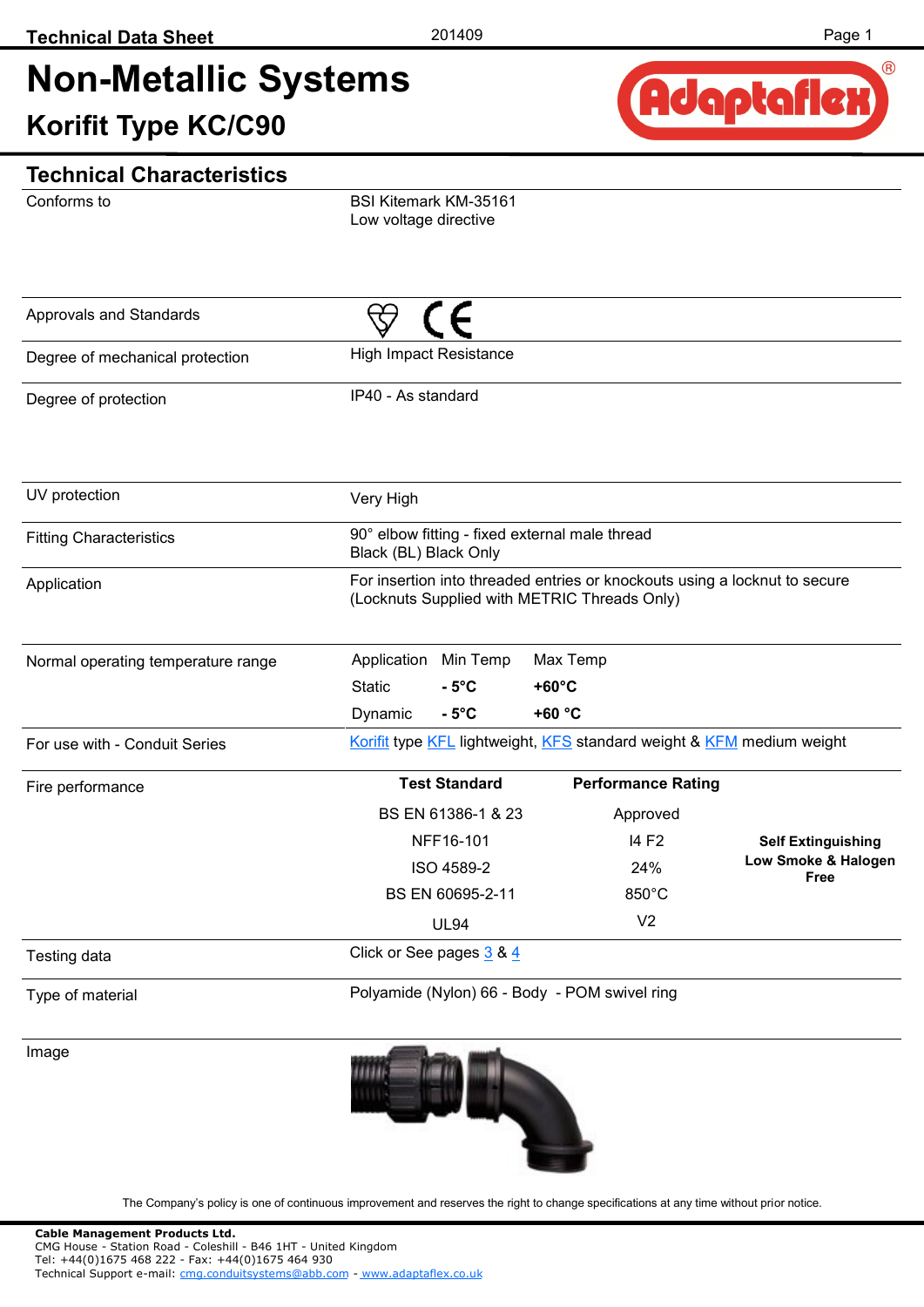## **Dimensional & Thread Data**

| <b>Nominal Dimensions (mm)</b><br>Part No  |                                  |      |      |      |      |      | <b>Nominal</b> |                      |
|--------------------------------------------|----------------------------------|------|------|------|------|------|----------------|----------------------|
| <b>Black Body</b><br><b>Metric Threads</b> | Thread<br>A                      | B    | C    | D    | Е    | F    | G              | <b>Conduit</b><br>øΗ |
| KC16/M16/C90/BL                            | M <sub>16</sub> x <sub>1.5</sub> | 11.5 | 35.8 | 26.0 | 22.0 | 46.4 | 15.2           | 16                   |
| KC20/M20/C90/BL                            | M20x1.5                          | 13.0 | 38.3 | 31.0 | 27.0 | 47.2 | 15.2           | 20                   |
| KC25/M25/C90/BL                            | M25x1.5                          | 15.0 | 47.0 | 39.0 | 32.5 | 55.9 | 20.2           | 25                   |
| KC32/M32/C90/BL                            | M32x1.5                          | 16.0 | 59.5 | 46.1 | 39.5 | 65.5 | 25.9           | 32                   |

| Metric                | <b>Standard thread conforming</b><br>to EN60423 & BS3643 |                                  |                   |  |  |  |
|-----------------------|----------------------------------------------------------|----------------------------------|-------------------|--|--|--|
| <b>Thread</b><br>Size | <b>Ext Thread</b><br>Outside<br>Diameter                 | Int Thread<br>Inside<br>Diameter | Pitch             |  |  |  |
| M12                   | 12mm                                                     | 10.9 <sub>mm</sub>               | 1.5 <sub>mm</sub> |  |  |  |
| M16                   | 16mm                                                     | 14.4mm                           | 1.5 <sub>mm</sub> |  |  |  |
| M20                   | 20 <sub>mm</sub>                                         | 18.4mm                           | 1.5 <sub>mm</sub> |  |  |  |
| M25                   | 25mm                                                     | 23.4mm                           | 1.5mm             |  |  |  |
| M32                   | 32mm                                                     | 30.4mm                           | 1.5 <sub>mm</sub> |  |  |  |
| M40                   | 40mm                                                     | 38.4mm                           | 1.5 <sub>mm</sub> |  |  |  |
| M50                   | 50mm                                                     | 48.4mm                           | 1.5 <sub>mm</sub> |  |  |  |
| M63                   | 63mm                                                     | 61.4mm                           | 1.5mm             |  |  |  |

NOTE: Dimensions are nominal



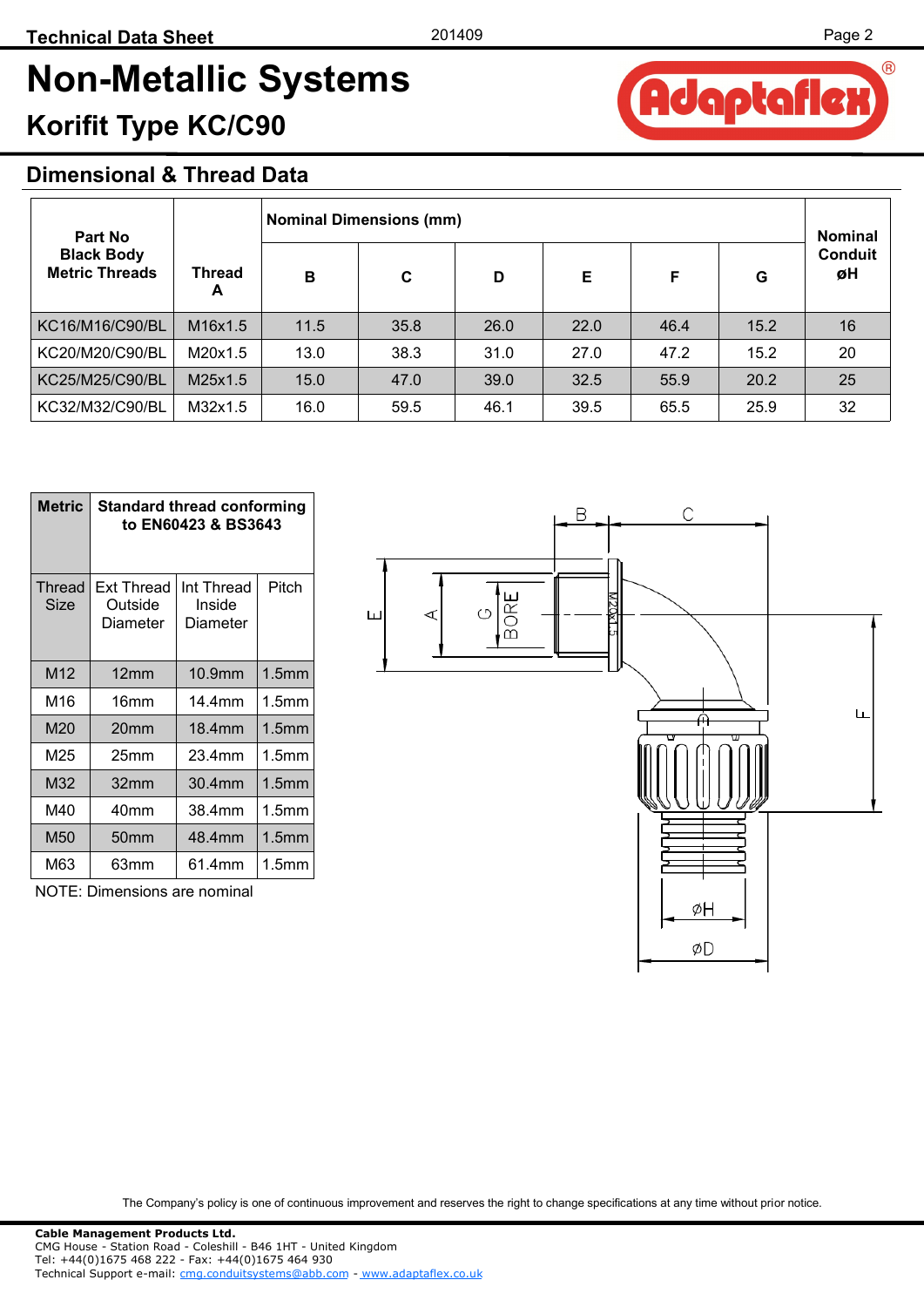

### <span id="page-2-0"></span>**BS EN 61386 Classification**

| <b>Fitting</b> | Compression | Impact | Min<br>temp | Max<br>temp | bending | electrical | IP<br>solids | <b>IP</b><br>water | Corrosion | Tensile | Non-flame<br>Propogating | Suspended<br>load |
|----------------|-------------|--------|-------------|-------------|---------|------------|--------------|--------------------|-----------|---------|--------------------------|-------------------|
| AL             | N/A         | ▵      |             |             | N/A     |            |              |                    |           |         |                          |                   |

#### **Mechanical Properties**

| <b>Test Type</b>          | Methods / Standards   Requirements |                                            | Value   |
|---------------------------|------------------------------------|--------------------------------------------|---------|
| <b>Tensile Strength</b>   | IEC61386-1                         | 2 mins at Specified Value (PAFS21 Conduit) | Class 1 |
| <b>Tensile Strength</b>   |                                    | Ultimate Pullout (PAFS21 Conduit)          | 320N    |
| Impact Strength $@$ -45°C | IEC61386-1                         | No visible damage                          | Class 1 |
| Impact Strength @ -5°C    | IEC61386-1                         | No visible damage                          | Class 3 |
| Impact Strength @ 23°C    | IEC61386-1                         | No visible damage                          | Class 5 |

Tensile Tests to IEC 61386 gives the minimum classification value only. Actual values will depend on the type and size of the fittings used and will always be greater than the minimum – Impact strength is the minimum classification value at the minimum temperature – actual values will depend on size and temperature. Specific values available on request.

## **Thermal Properties**

| <b>Test Type</b>       | <b>Methods / Standards</b> | Requirements                 | Value          |
|------------------------|----------------------------|------------------------------|----------------|
| Dynamic Applications   | IEC 61386-23               | 5000 Operations at MBR 2hrs  | -5°C to +60°C. |
| Static Short Term Temp |                            | Temporary Use (3000hrs)      | -5°C to +60°C  |
| Static Long Term Temp  |                            | Permanent Use (30,000) Hours | -5°C to +60°C  |
|                        |                            |                              |                |